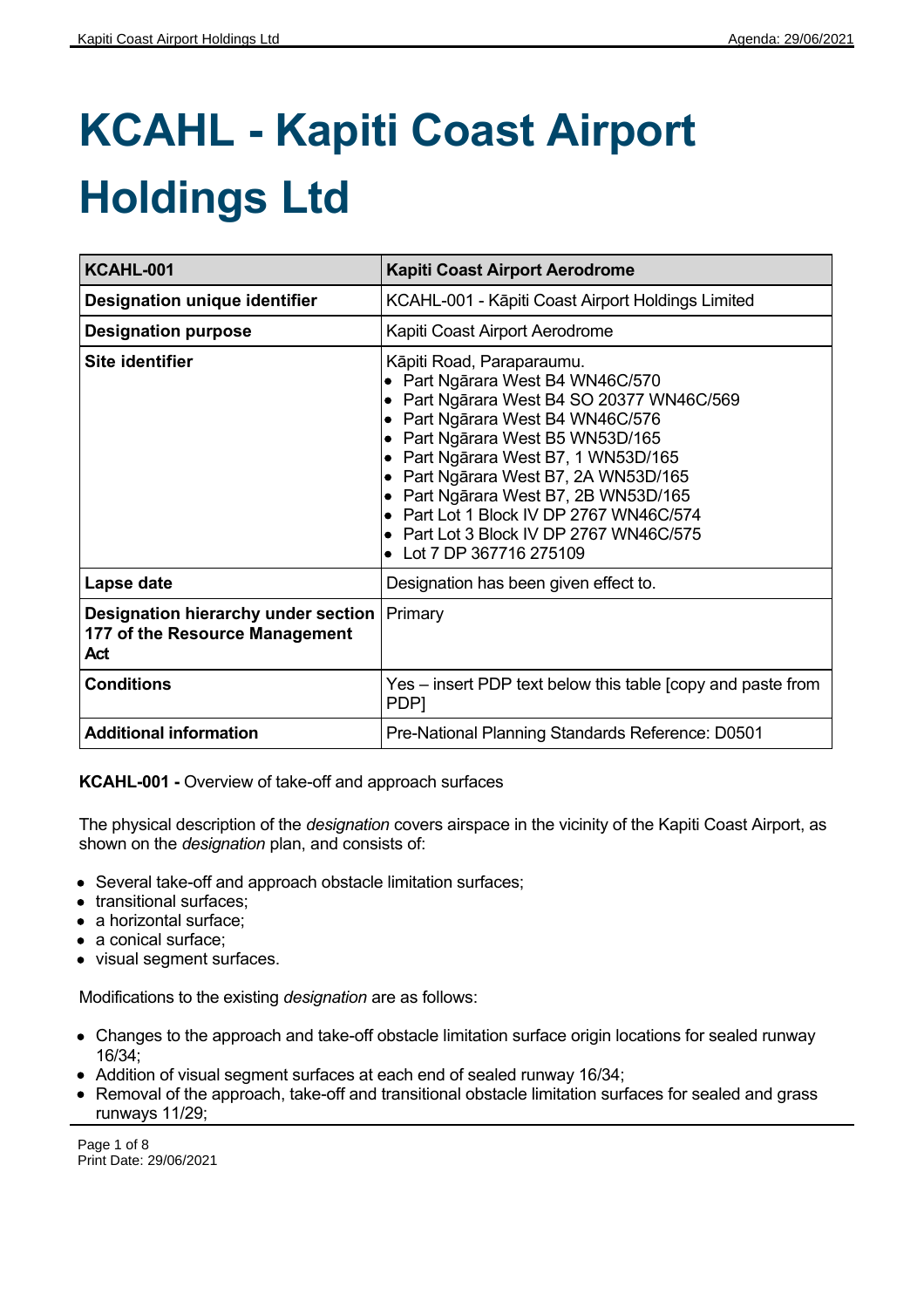- Inclusion of take-off, approach and transitional obstacle limitation surfaces for grass runway 12/30;
- An increase in the size of the approach obstacle limitation surfaces for sealed runway 16/34;
- A slight reduction in the size of the horizontal and conical surfaces as they are now based only on runway 16/34.
- Terminology updated by changing references to "base" and "base line" to "inner edge" and "inner edge length", consistent with Civil Aviation Authority of New Zealand terminology.

The origin of the take-off and approach obstacle limitation and the visual segment surfaces is hereafter called the inner edge and their width at their origins is hereafter called the inner edge length. The location co-ordinates of the take-off and approach and visual segment surfaces' inner edges are listed in Table 1. A physical description of these locations is also given in the following sections. If there is a conflict between the Table 1 survey co-ordinates and the physical description the survey coordinates shall prevail.

The new specifications of the *designation* are as follows:

# **Runway 34 Take-off and Approach Surfaces**

Runway 34 has separate take-off and approach obstacle limitation surfaces, each with an inner edge length of 150 metres located at the runway centreline positions listed in Table 1. The runway 34 takeoff surface is located at the north end of the runway and the approach surface is located at the south end. Both surfaces extend for a distance of 15,000 metres from their inner edge locations.

The runway 34 approach surface gradient and fan expansion are 1:40 and 1:6.6 respectively.<sup>[1]</sup> The approach surface curves 50 degrees to the south-west starting at a distance of 590 metres from its inner edge with a radius of turn of 2780 metres (refer to Plan 1). The runway 34 take-off surface gradient is 1:50 and the fan expansion is 1:8 to a maximum width of 1200 metres.

[1] The expansion rates specified apply to each side of the fan. Expansion rate of the total width of the fan is therefore twice the specified rate.

#### **Runway 16 Take-off and Approach Surfaces**

Runway 16 has separate takeoff and approach obstacle limitation surfaces each with an inner edge length of 150 metres located at the runway centreline positions listed in Table 1. The runway 16 takeoff surface is located at the south end of the runway and the approach surface is located at the north end. Both surfaces extend for a distance of 15,000 metres from their inner edge locations.

The runway 16 approach surface gradient is 1:40 and the fan expansion is 1:6.6.

The runway 16 take-off surface gradient is 1:50 and the fan expansion is 1:8 to a maximum width of 1800 metres. The take-off surface curves 50 degrees to the south-west starting at a distance of 590 metres from its inner edge with a radius of turn of 2780 metres (refer to Plan 1). The height of the surface drops 4.6 metres from the point where the turn commences.

#### **Transitional Surfaces**

As shown on the attached Plan 3, the sealed runways has a 1:7 gradient transitional obstacle limitation surface that extends along the length of each side of the sealed runway strip edge and the approach surfaces at each end of the runway (as shown in Plan 3).

The transitional surface is to protect the airspace from potential development being established adjacent to the runways and final approach surfaces.

The runway 16/34 strip edges are located 75 metres either side of the runway centreline. The elevation of the strip is 4.60 metres above mean sea level (AMSL) at its south end and 5.70 metres AMSL at its north end, sloping linearly between these two elevations.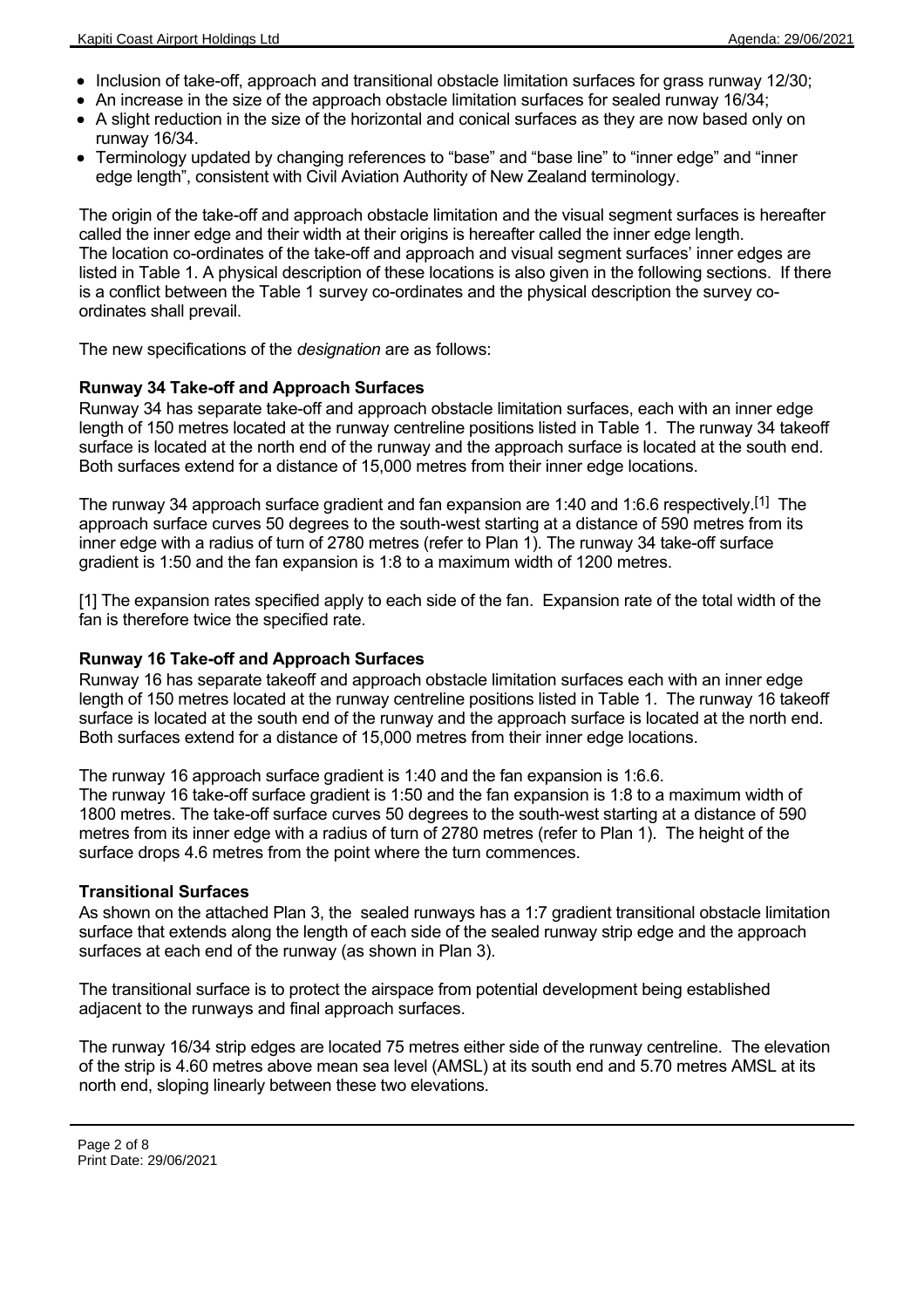The transitional surface rises upwards and outwards from the strip edges to a height of 45 metres above each strip end and intersects the approach surfaces (as shown in Plan 3).

# **Grass Runway Take-off and Approach Surfaces**

There are two grass runways identified as 16/34 and 12/30 (refer to Grass Runway Detail A on Plan 1). Each grass runway has a combined take-off and approach surface at each end and a transitional surface along each side.

All the combined take-off and approach surfaces have gradients of 1:20, with a fan expansion of 1:20 and extend 1200 metres from their respective inner edge locations. The grass runway 16/34 surfaces have an inner edge length of 90 metres and runway 12/30 surfaces have an inner edge length of 40 metres.

The inner edge locations for each grass runway are listed in Table 1.

The grass runway 16/34 strip edges are located 45 metres either side of the runway centreline and end at the respective take-off/approach surface inner edges. The elevation of the grass runway 16/34 strip is 5.70 metres above mean sea level (AMSL) at its south end and 5.80 metres AMSL at its north end, sloping linearly between these two elevations.

The runway 12/30 strip edges are located 20 metres either side of the runway centreline and end at the respective take-off/approach surface inner edges. The elevation of the runway 12/30 strip is 6.35 metres above mean sea level (AMSL) at its east end and 5.10 metres AMSL at its west end, sloping linearly between these two elevations.

A 1:4 transitional surface rise upwards and outwards from the edges of the runway strips of each grass runway to a height of 2 metres above each strip end intersecting the combined take-off and approach obstacle limitation surface at the end of each runway.

# **Horizontal and Conical Surfaces**

The horizontal and conical surfaces cover the airport, surrounding land and water. They are necessary to provide an aircraft with a satisfactory margin for safety while manoeuvring at low altitude in the vicinity of the airport.

The horizontal surface is located 45 metres above the airport. The average height of airport land is 5 metres above mean sea level (AMSL) and therefore the horizontal surface is 50 metres AMSL. The horizontal surface extends 4000 metres out from the runway 16/34 strip edges on each side of the runway and the approach surface inner edges at each end of the runway. The perimeter of the 50 metre AMSL horizontal surface is shown on the attached Plan 1.

The conical surface extends outwards and upwards at a 1:20 gradient from the periphery of the 50 metre high horizontal surface to reach a height of 150 metres above the airport (155 metres AMSL – see Plan 1).

# **Sealed Runway 16 Approach Visual Segment Surface**

Runway 16 has a visual segment surface that is asymmetric in shape with an inner edge length of 150 metres located as listed in Table 1. The surface extends for a distance of 4200 metres from the inner edge location and the upwards gradient is 1:30.

The fan expands to the west at an offset angle of 8.5 degrees and to the east at an offset angle of 23.5 degrees both measured relative to the runway extended centreline.

# **Runway 34 Approach Visual Segment Surface (VSS)**

Runway 34 has a visual segment surface that is asymmetric in shape with an inner edge length of 150 metres as listed in Table 1. The surface extends for a distance of 4200 metres from the inner edge location and the upwards gradient is 1:30.

The fan expands to the west at an offset angle of 38.5 degrees and to the east at an offset angle of 8.5 degrees both measured relative to the runway extended centreline.

# **Nature of works and proposed restrictions**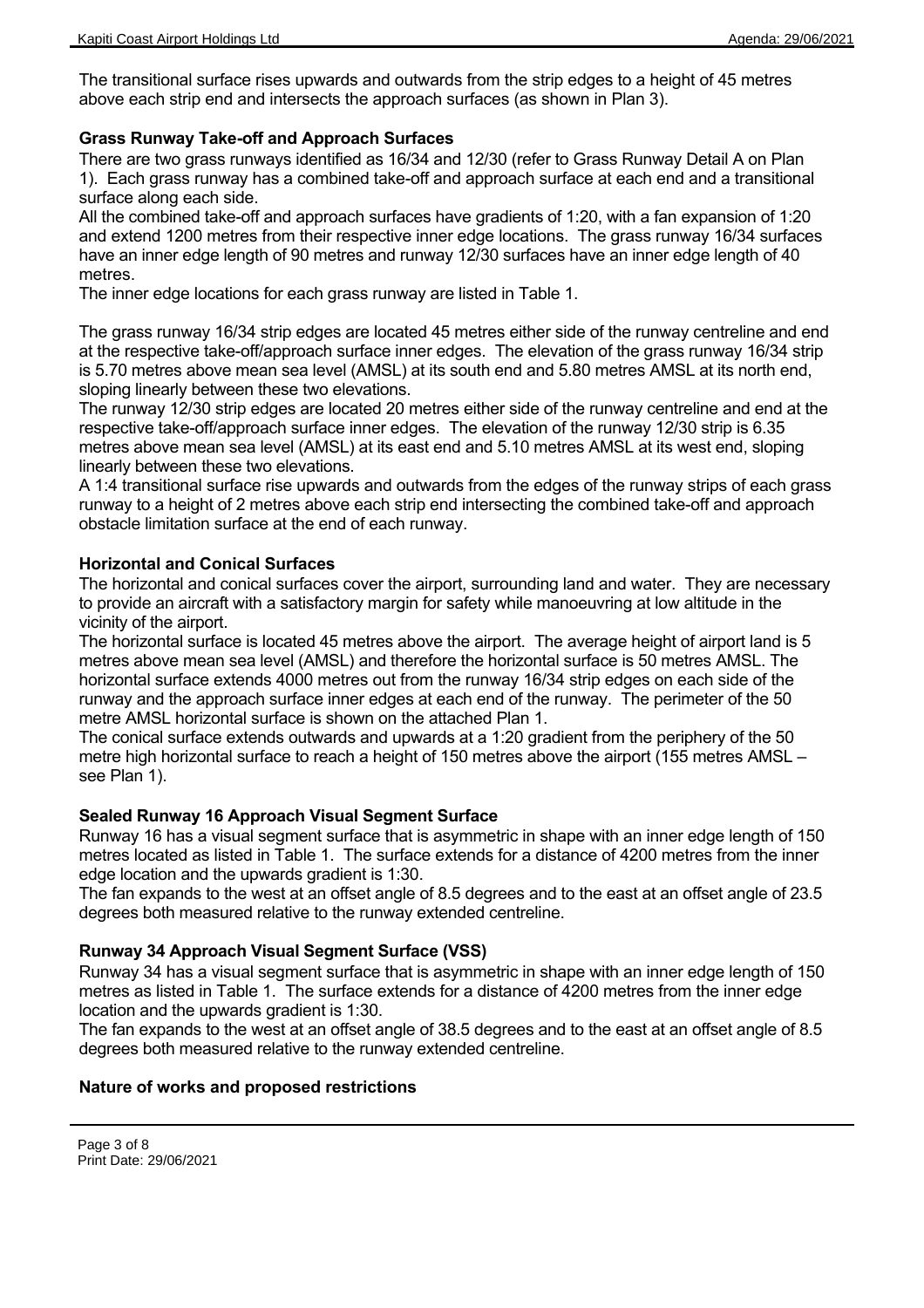# **Nature of Work**

The nature of the work is to protect the airspace in the vicinity of the airport and provide adequate safety for aircraft movements.

There are no known works proposed within the Kapiti Coast Airport area.

#### **Restrictions**

The Council will restrict the construction of any building or structure and the *height* of trees beneath the take-off approach, transitional, horizontal and conical and visual segment surfaces with the exception that objects up to 19 metres AMSL may be permitted to encroach through the visual segment surface.

The construction of any part of the structure, including *aerial*s or antenna, or any other object that may encroach into any of the surfaces described in this section herein and illustrated on the Kapiti Coast Airport take-off and approach obstacle limitation surfaces Plans 1,2, 3 and 4 (below), will be a discretionary activity.

The encroachment of trees into the surfaces will be prohibited with the exception that trees up to 19 metres AMSL may be permitted to encroach through the visual segment surface. Landowners will be required to trim the trees accordingly, unless the trees were planted prior to the airport becoming established in 1939.

#### **Environmental** *effect***s of the proposed obstacle limitation surfaces**

The proposed obstacle limitation surfaces may restrict the *height* of any proposed development, buildings, structures or trees located under the surfaces. In particular, proposed developments, buildings, structures or trees might be affected under the runway 16/34 take-off and approach obstacle limitation surfaces from the runway ends to the point where the surfaces reach the coast.

The surface gradients proposed include a safety margin beyond the normal operational take-off or approach gradients that aircraft fly. This will allow unrestricted operations during an emergency. The area protected conforms to *aerodrome* design standards issued by the Civil Aviation Authority of New Zealand.

#### **Additional resource consents required**

Where a development is proposed in the coastal marine area and may be located under or encroach into a surface, a coastal permit will have to be sought from the Wellington Regional Council.

# **Additional information**

Survey reference points are listed in Table 1 to inform the general public of the location and height above sea level of the surface inner edges. This data is required by surveyors to ensure that a proposed development, buildings, structures or trees will not encroach into the protection surface.

#### **Regulatory authority**

Civil Aviation Authority Rule Part 139 and associated Advisory Circulars

**KCAHL-Table 1 -** Survey reference points and *aerodrome* heights

| PT No. | Northing Pt Origin           | Easting Pt | Height (metres<br>above mean sea<br>level) | Inner edge description    |
|--------|------------------------------|------------|--------------------------------------------|---------------------------|
|        | NZGD2000 (Wanganui Circuit). |            |                                            |                           |
|        | 726859.00                    | 357858.02  | 5.50                                       | Sealed runway 34 take-off |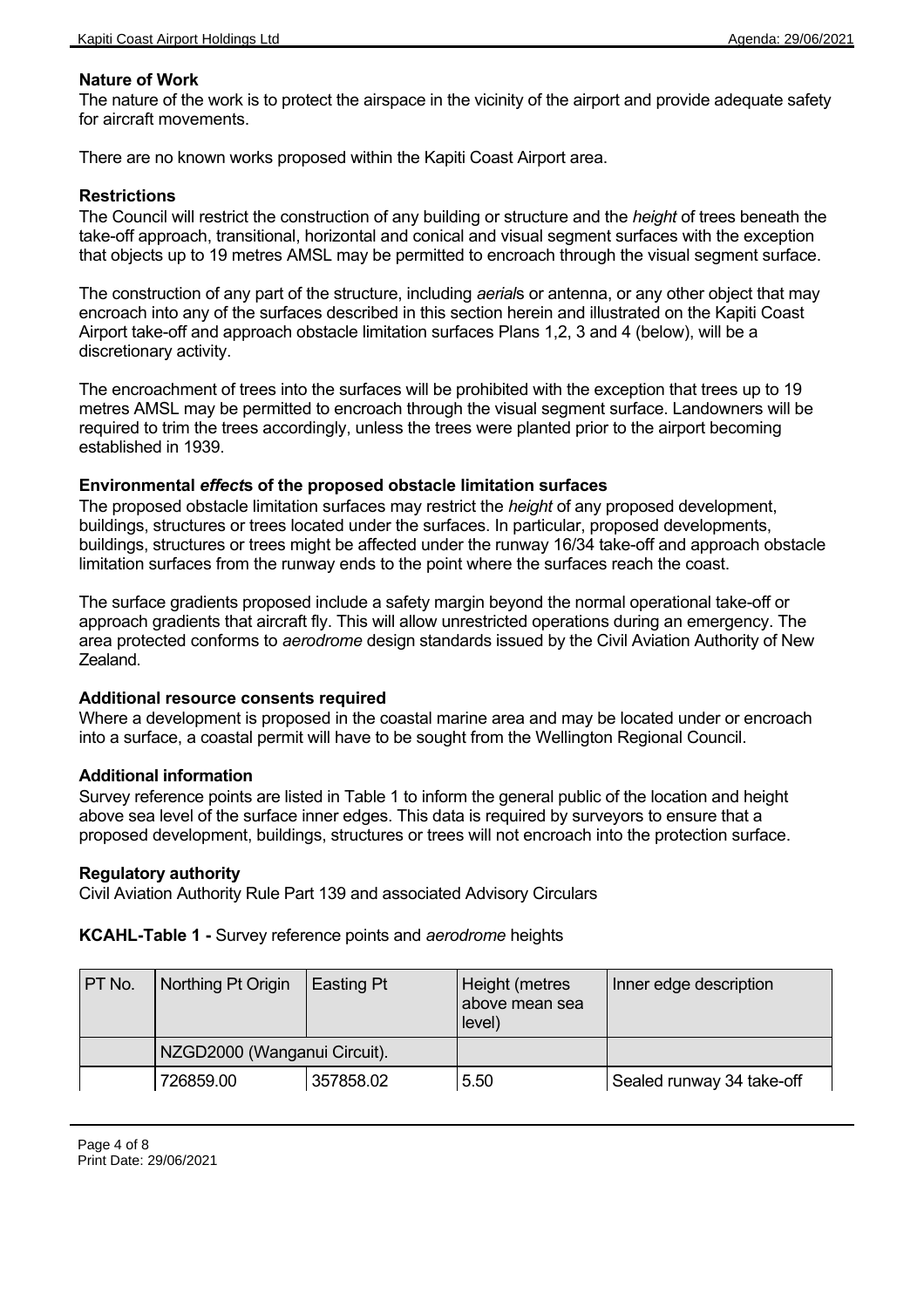| PT No. | Northing Pt Origin           | Easting Pt | Height (metres<br>above mean sea<br>level) | Inner edge description                                      |
|--------|------------------------------|------------|--------------------------------------------|-------------------------------------------------------------|
|        | NZGD2000 (Wanganui Circuit). |            |                                            |                                                             |
|        | 725552.02                    | 357864.23  | 4.60                                       | Sealed runway 34 approach<br>and visual segment surface     |
|        | 725552.02                    | 357864.23  | 4.60                                       | Sealed runway 16 take-off                                   |
|        | 726725.30                    | 357858.66  | 5.70                                       | Sealed runway 16 approach<br>and visual segment surface     |
|        | 726559.27                    | 357938.40  | 5.80                                       | Grass runway 34 take-off<br>and grass runway 16<br>approach |
|        | 726022.27                    | 357940.76  | 5.70                                       | Grass runway 16 take-off<br>and grass runway 34<br>approach |
|        | 726231.30                    | 358144.30  | 6.35                                       | Grass runway 12 take-off<br>and grass runway 30<br>approach |
|        | 726706.70                    | 357754.65  | 5.10                                       | Grass runway 30 take-off<br>and grass runway 12<br>approach |

**KCAHL-Figure 1 -** Kapiti Coast Airport take-off and approach obstacle limitation surfaces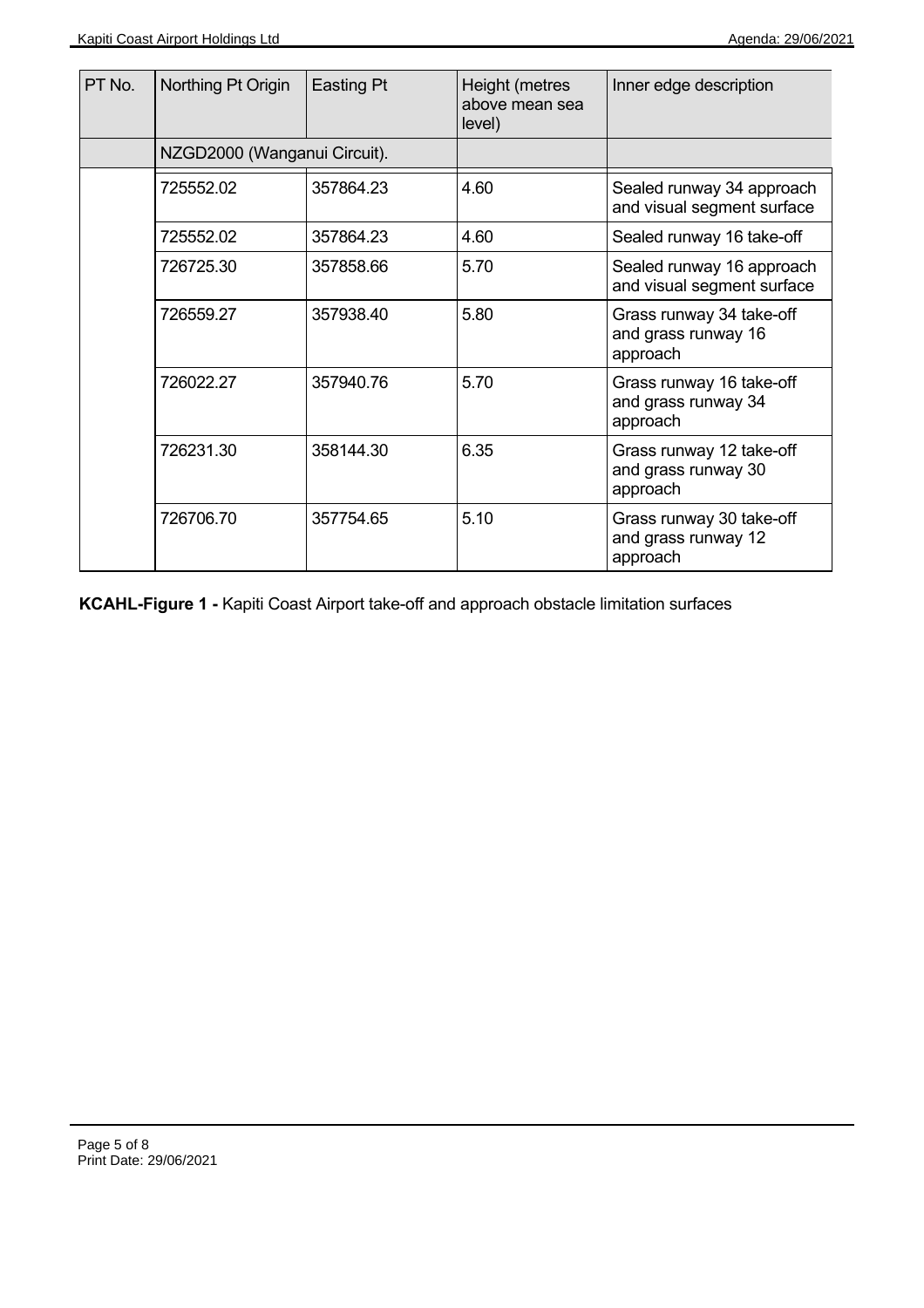

**KCAHL-Figure 2 -** Kapiti Coast Airport take-off and approach obstacle limitation surfaces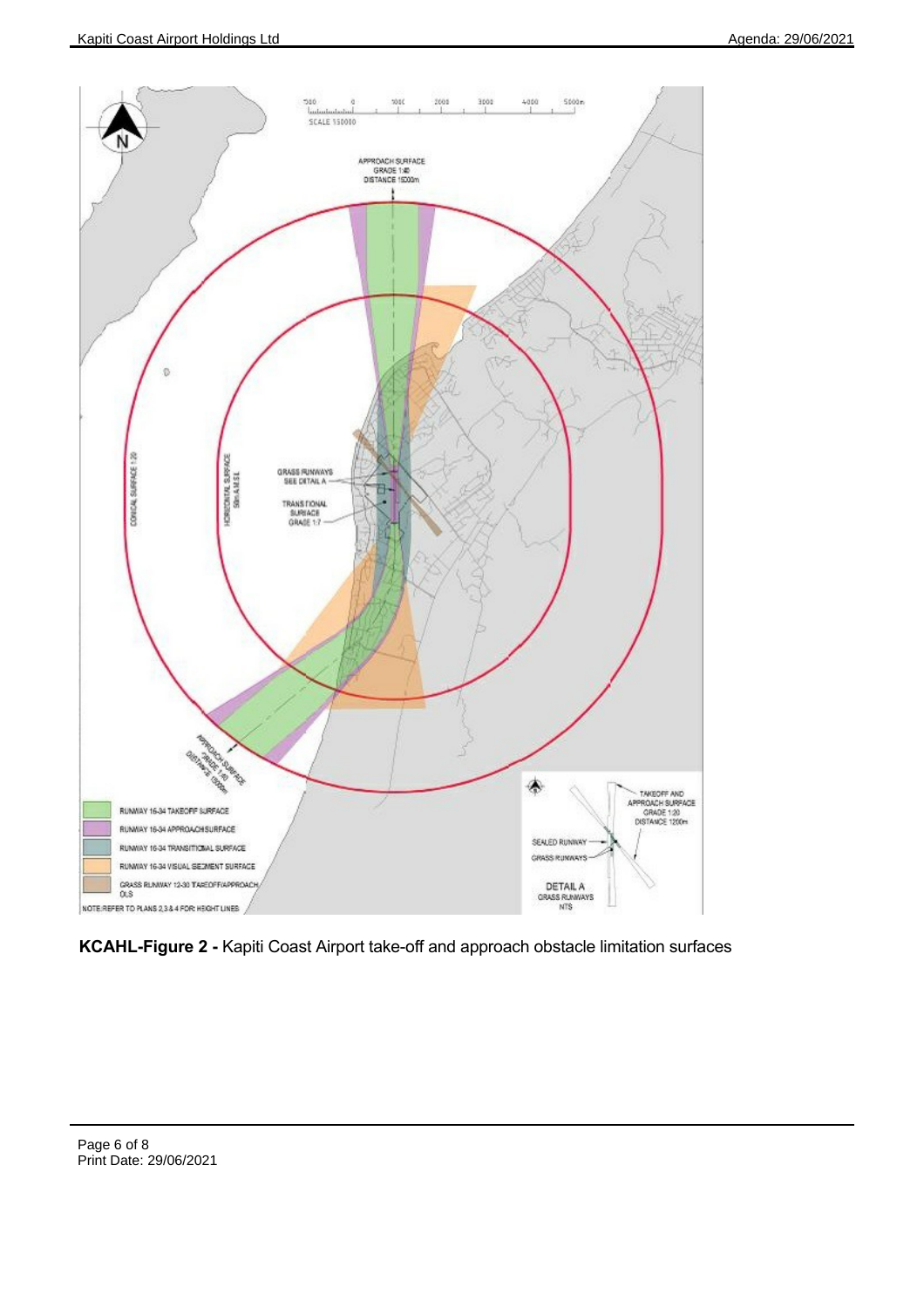



# **KCAHL-Figure 3 -** Kapiti Coast Airport take-off and approach obstacle limitation surfaces



**KCAHL-Figure 4 -** Kapiti Coast Airport take-off and approach obstacle limitation surfaces